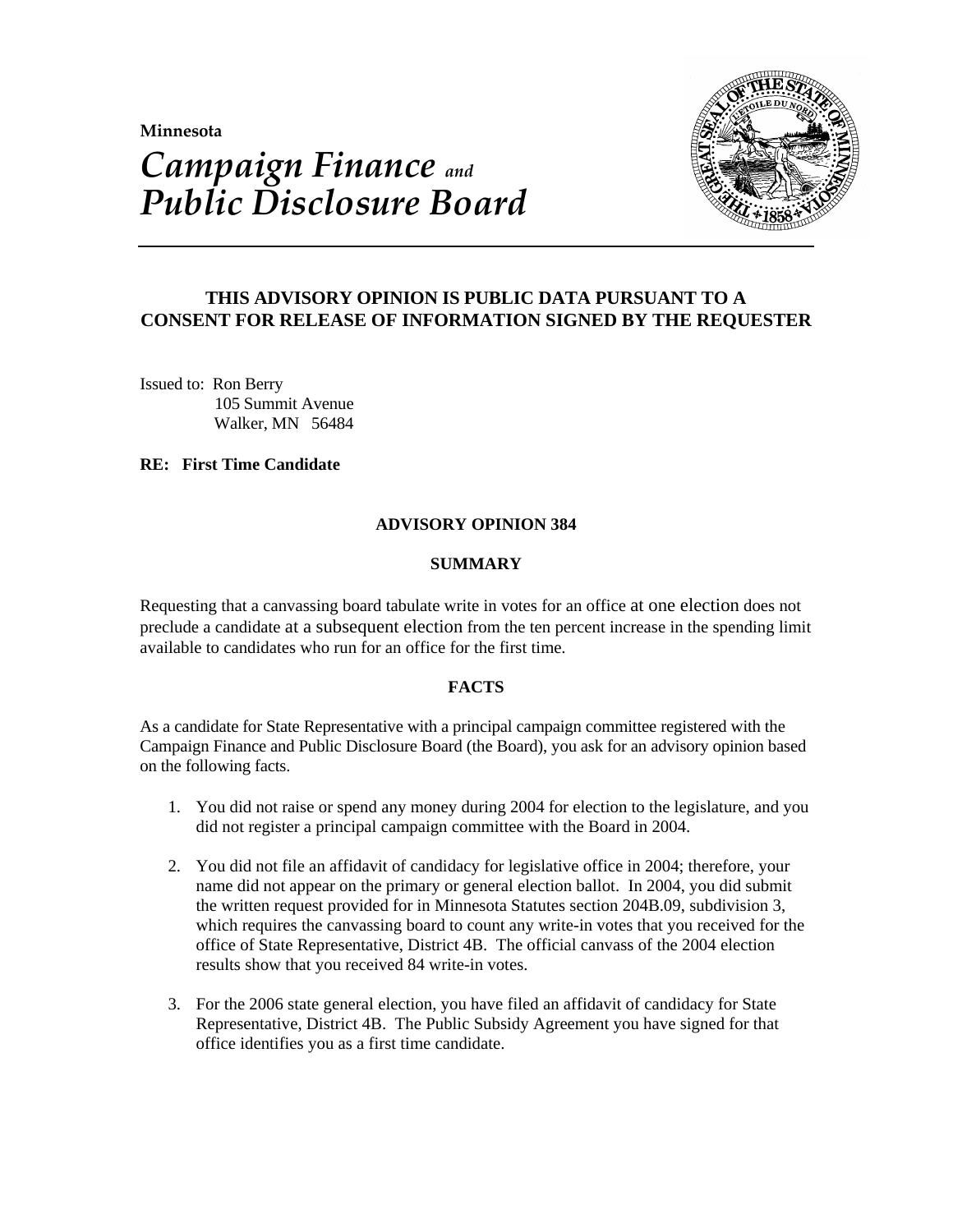#### **ISSUE ONE**

Did your activities in 2004 disqualify you from the ten percent increase in the campaign expenditure limit provided to candidates in Minnesota Statutes, section 10A.25, subdivision 2 (d)?

#### **OPINION ONE**

No. Minnesota Statutes section 10A.25, subdivision 2 (d), provides a ten percent increase in the campaign spending limit "...for a candidate who is running for that office for the first time and who has not run previously for any other office whose territory now includes a population that is more than one-third of the population in the territory of the new office." As provided in the facts of this opinion you did not file an affidavit of candidacy or file a nominating petition to gain access to the state primary or general election ballot in 2004. Therefore, you did not take action to qualify for nomination or election to the legislature. You also did not raise or spend money or create a principal campaign committee to accept contributions or make expenditures to further your nomination or election to office.

Requesting the counting of write-in votes is a procedure related to the tabulation of votes, not to the conduct of a campaign.

Issued August 15, 2006

Bob Milbert, Chair Campaign Finance and Public Disclosure Board